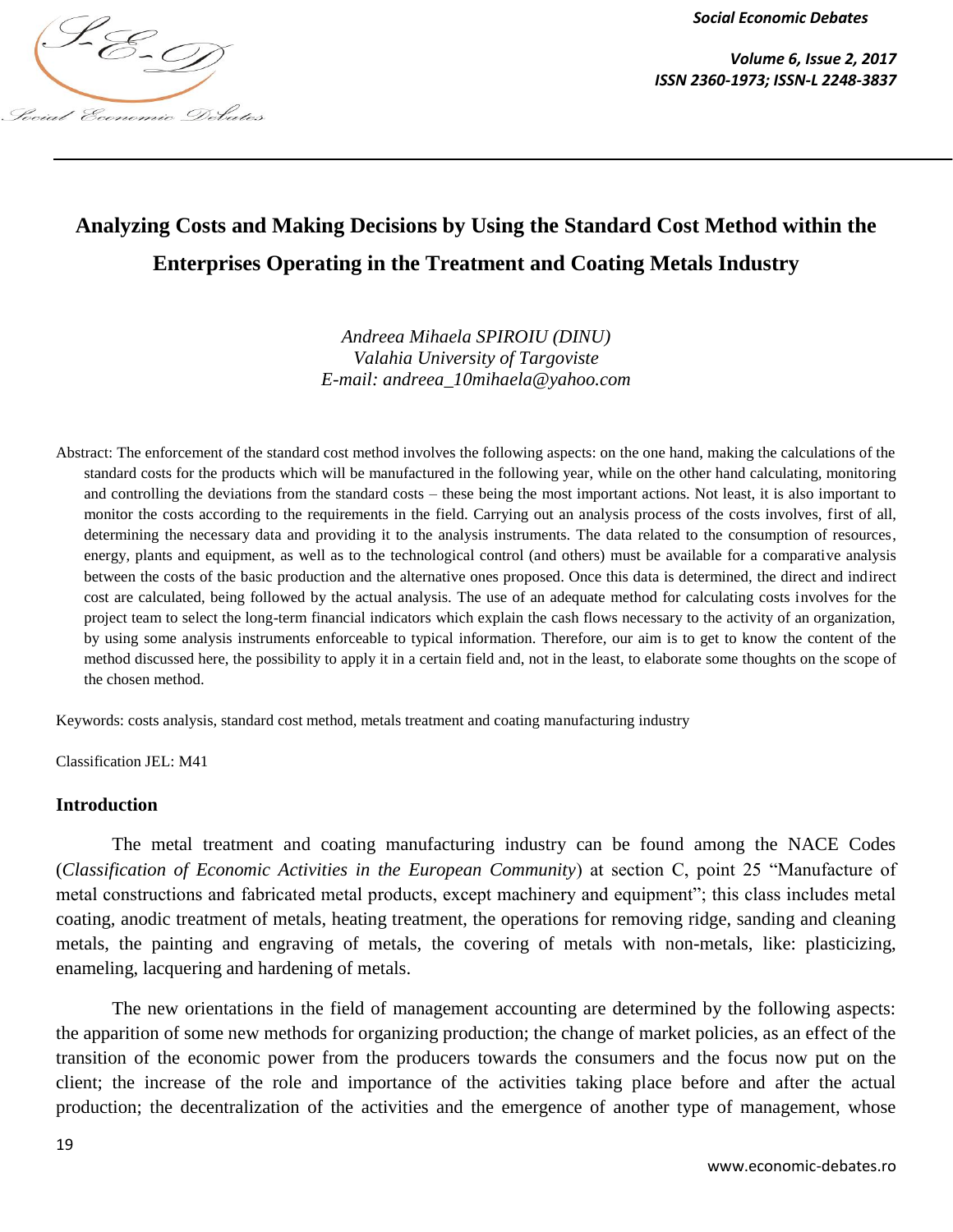

*Volume 6, Issue 2, 2017 ISSN 2360-1973; ISSN-L 2248-3837*

needs have considerably evolved when it comes to costs related information; the need of objective knowledge and the mastering of all types of costs, in order to act towards reducing them and increasing profitability; the need to have a complete set of coherent indicators, expressed both at a monetary and non-monetary level; the necessity to benefit from knowledge in real time, through the management control system of malfunctions, in order to step in and remove them.

We consider necessary making a couple of mentions regarding the analyzed context: thus, the enforcement of the standard cost method concerns the increase of the role of the productions costs necessary for achieving the budget objectives, but also of the general costs, in relation to the increase of the performance throughout the entire enterprise. The main purpose calculating costs by using a method is to operationally provide the information needed for having the control of the activities within an enterprise. The analysis of the costs has precisely the scope of monitoring the contribution of the activities performed, pursuing at the same time the best results taking the form of profit.

Any activity which an entity performs in order to make a product must bring an added value. If for some activities customers are willing to offer a certain price, be it smaller or bigger, the strategic decisions which are to be adopted are essential for an enterprise. At the same time, it must also be taken into account the strategic horizon aimed when calculating and analyzing costs. The information offered by the costs accounting and analysis are, therefore, necessary when it comes to defining the sale prices, as these prices are decided only after costs are identified and calculated; they must also be correlated to the market prices.

# **Organizational features of the system analyzing the costs used by the metal treatment and coating manufacturing industry**

Performing a costs analysis process means first of all determining the necessary data and providing it to the analysis instruments. It must be mentioned that the data must be available for a comparative analysis of the basic production costs with the alternative ones proposed. This data can be: the consumption of resources, energy, plants and equipment, the technological control and so on. Then follows the calculation of the direct and indirect costs, the latter being qualified by the specialized authors as "hidden costs", since they are sometimes omitted by the costs analyses and allocated to general costs. The subsequent phase, of the actual analysis involving an adequate costs calculation method, involves for the project team to select the long term indicators explaining the cash flows essential for the activity of the company, by using some analysis instruments enforceable to the typical information.

The classification of costs within the manufacturing industry companies is done by taking into account the activities of the company, which are in strong connection with its functions, namely: production, sales, management and research-development. As for the production process, the following activities can be identified: the purchase of raw materials, finished or semi-finished, with the aim of reselling them; the transformation of raw or semi-finished materials in finished products; the assembling of finished products in products which will be resold; the placement of the products made; the service provided. The production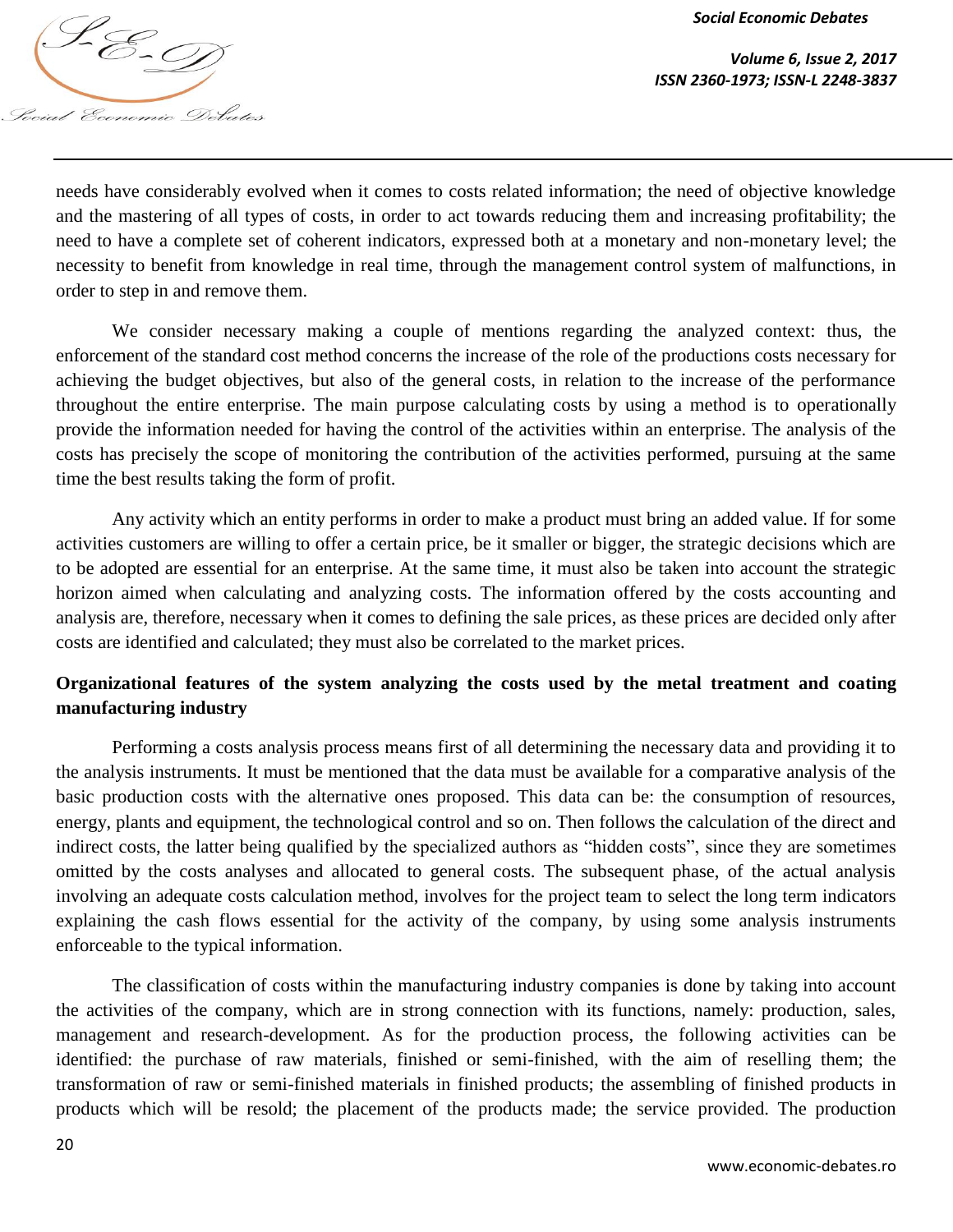

*Volume 6, Issue 2, 2017 ISSN 2360-1973; ISSN-L 2248-3837*

activity is done on several sectors: exfoliation-calibration; rectification; the sectors of small pulled bars; mechanical manufacturing; chroming.

The costs registered for these activities contribute to the cost of the assets sold, which are divided in 4 lines within the profits account: direct materials, direct labor force, fixed production cost and variable production cost. In accordance with these, we can make a classification of the costs incurred by a company: costs for producing the goods, costs for selling the goods, management costs and research and development costs. The cost of the assets sold involves all those occasional costs for the assets ready to be sold or for the services provided. In the balance-sheet, these assets which are to be resold are registered as inventory and placed as finished products. More precisely, the costs of the assets sold include all the costs involved by the production component: the purchase of raw and semi-finished materials and of products which will be resold (by transforming them or just by assembling them, up to the point where those assets will be shipped from the production area to the finished products warehouse and/or sent to the sales department). The purchasing of raw materials involves fixed costs both for the raw materials and for the finished or semi-finished products. The conversion, assembling or placement of assets, as well as the services provided, are activities referring to the production process for all the enterprises within the metal manufacturing industry. All these activities register costs, be them direct or indirect.

Speaking of the enterprise discussed here, the calculation of costs is done by taking into account the activities mentioned before, laying emphasis on grouping the costs in relation to their evolution as to the physical production volume. This physical volume is correlated to the value of the various expenses which are contained by the productions costs. The metals chroming – which is the main activity within the enterprise– involves costs registered in the analytical accounting as: direct costs (expenses with direct materials, expenses with direct labor) and indirect costs - grouped in fixed and variable costs<sup>1</sup>. Variable costs are described by the legal literature as those indirect costs varying throughout production: direct, approximately direct and in cycles. Some costs differ strictly according to the production volume, while others not in accordance to that, faster or slower. These expenses can be generated by: electricity, water, sewage, consumables or other tools used in the production process. Fixed costs are indirect costs or overheads, being reasonable no matter the level at which production is. More precisely, these costs are borne even if nothing is produced. These costs also include those incurred with the employees who are not involved in the production activities (in other words, with the direct labor force). Fixed costs include: the performance of services, the taxes on salaries, the salary benefits, lighting, rents, licenses, copyrights for certain inventions, consultancy and so on. Other costs which fixed costs use and which are very important are those related to sales (marketing). These costs can include advertising expenses, promotional offers and expenses generated by the transport and delivery of finished products. The fluctuations of the total cost generated by the production level replicate, in consequence, the variations of the variable cost. The marginal cost is determined too by the evolution of the variable costs. The theory of the marginal cost brings an added value when investigating the rational character of the resources consumption. This type of cost

 $\overline{\phantom{a}}$ 

<sup>1</sup> F. Pottier*, Analyse de côuts,* Ed. Economica Publ. House, Paris, 2005, p. 19*.*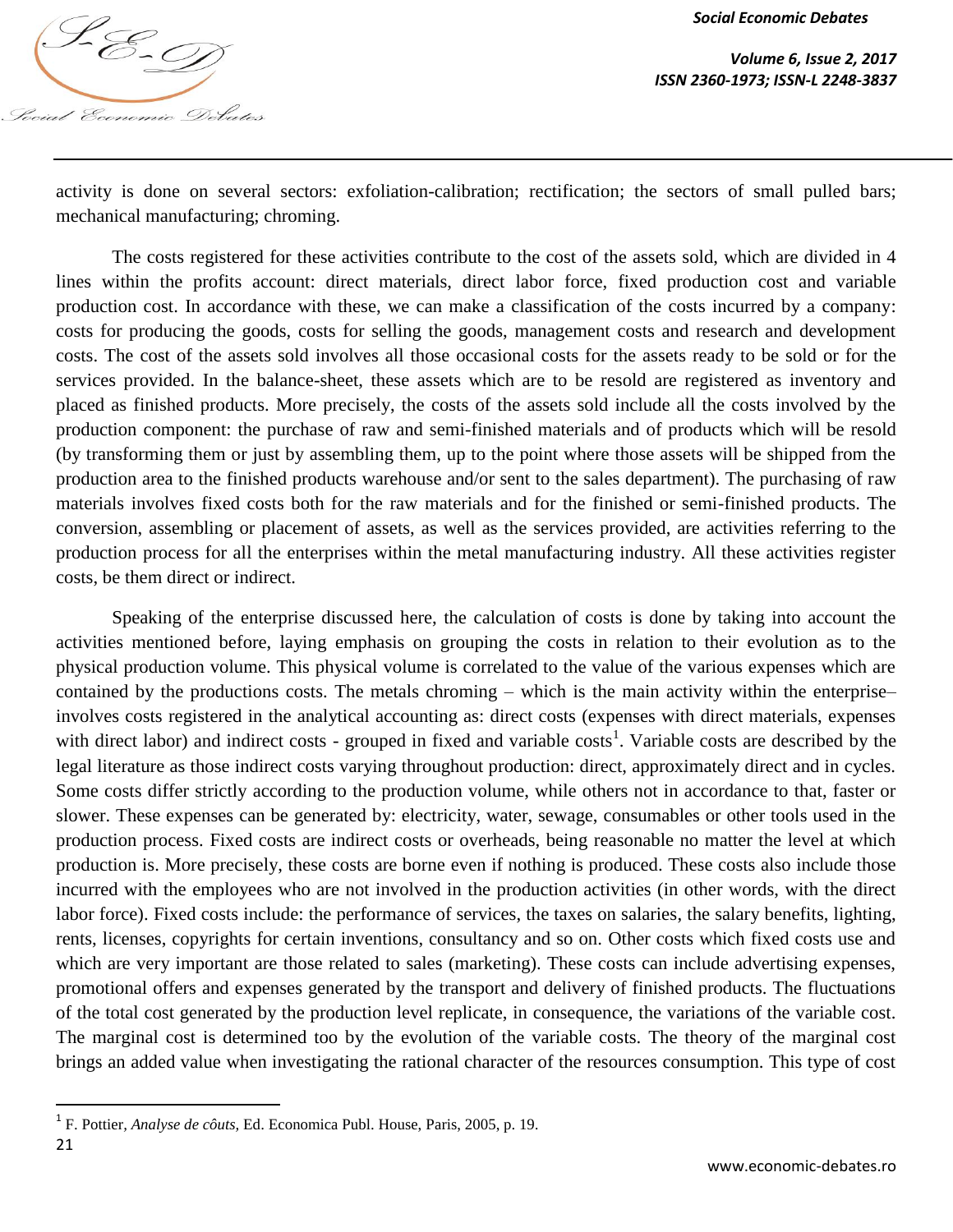

 $\overline{\phantom{a}}$ 

*Volume 6, Issue 2, 2017*

can be easily mistaken with the variable one, if the new production does not bring an increase of structural expenses and if the unitary variable expenses are constant<sup>2</sup>. Total costs, classified in fixed and variable ones, can be expressed per product unity, being named also unitary or medium costs. As a consequence, in order to make a correct budget and to control costs efficiently, it is mandatory to classify them: fixed and variable costs, direct and indirect costs, products related costs and period related costs.

# **Analyzing costs and taking decisions by using the standard cost method within the enterprises operating in the metal treatment and coating industry**

Enforcing the standard cost method involves the following aspects: making the calculations of the standard costs for the products which will be manufactured during the following year; calculating, monitoring and controlling deviations from the standard costs, as the most important actions; monitoring costs according to the requirements in the field. For manufactured products, the standard cost is calculated, so that at least a precalculation is made. Making a calculation of the product costs involves certain standard measures. These can be quantitative – expressed in technical measurement units – or natural – like the consumption of materials and resources, temporal standards and value (financial) standards, expressed in money. The costs established in advance lay emphasis on a vision of making provisions and subsequent comparisons of deviations registered with what has been accomplished, therefore establishing the logics of the budgetary control . Before calculating the pre-established and the standard costs, but also their deviations, it is important to establish the performance level which a company wants to achieve. The higher the standards, the greater are the demands of efficiency, whereas the chance for negative deviations to appear is an increased one.

For production units, Standard Cost is a method of allocating expenses on different production units. With the evaluation of the standard cost, both the stocks and the margins of standard variables can be kept away from the influence of price variations. Variations can be interpreted separately, but they will be included in the cost of the sold products, in order to reflect the weight of the current cost, to a certain extent. It must be mentioned that the enterprise uses both products purchased directly, by considering them semi-finished, and products manufactured in its own regime, which it transforms throughout the production process, by considering them new products. Improving the organization of the accounting related to the expenses made with raw and direct materials involves calculating in advance the costs of the programmed production within the enterprises where metals are treated and coated, in the context of the standard cost method. The first phase of the standard cost method enforcement involves determining the unitary standard cost. The practical activity of the economical-financial analysis – a major component of the internal management of a company – can be oriented towards the totality of expenses or towards the analysis of the unitary cost. According to the aspect previously pointed out, the following indicators were calculated and inserted in the chart: the cost of the raw materials, of direct materials, of labor and of fixed and variable expenses, which all make up the standard cost.

<sup>22</sup> <sup>2</sup> C. Goujet, C. Raulet*, Comptabilité analytique et contrôle de gestion,* Dunod Paris Publ. House, 2001, p. 184.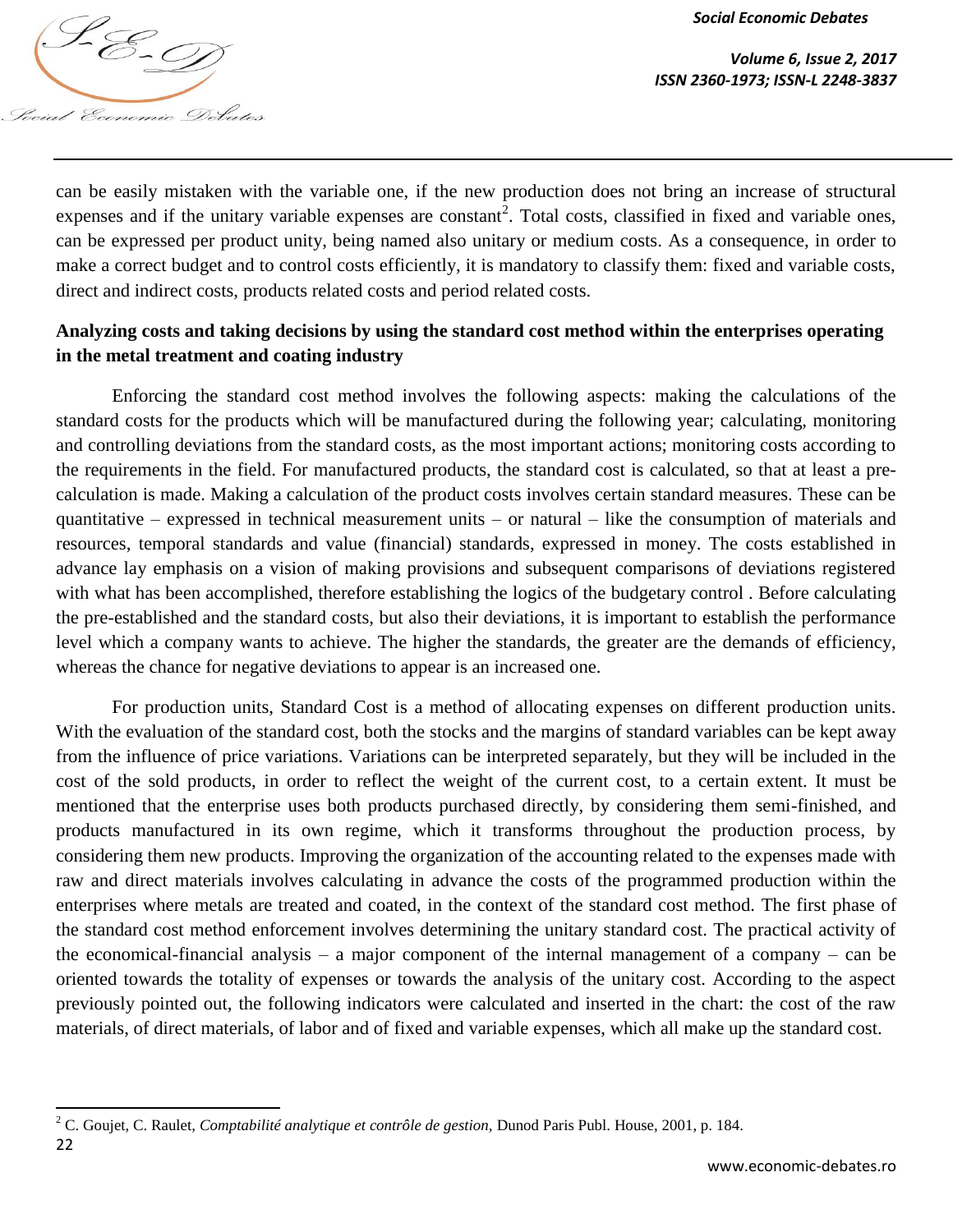

| No.              | <b>Item Code</b> | Cost of raw<br>materials/purchased<br>products<br>-RON- | Cost of<br>direct<br>labor<br>-RON- | Cost of<br>variable<br>labor<br>-RON- | <b>Fixed</b><br><b>Costs</b><br>-RON- | <b>Variable</b><br>Costs<br>-RON- | <b>Total</b><br>standard<br>cost<br>-RON- |
|------------------|------------------|---------------------------------------------------------|-------------------------------------|---------------------------------------|---------------------------------------|-----------------------------------|-------------------------------------------|
| 1.               | 0080 0001        | 0,86                                                    | 0,13                                | 0,09                                  | 0,11                                  | 0,16                              | 1,35                                      |
| 2.               | 0338250          | 3,11                                                    | 0,37                                | 0,22                                  | 0,39                                  | 0.64                              | 4,73                                      |
| 3.               | 10021476         | 20,23                                                   | 1,09                                | 1,46                                  | 1,08                                  | 0,07                              | 0,20                                      |
| $\overline{4}$ . | 2525 1700        | 14,95                                                   | 0,55                                | 0,35                                  | 0,70                                  | 1,19                              | 17,73                                     |
| 5.               | 286314000130960  | 0.74                                                    | 0,21                                | 0,13                                  | 0,22                                  | 0.35                              | 1,65                                      |
| 6.               | Total            | 39,89                                                   | 2,35                                | 2,25                                  | 2,5                                   | 2,41                              | 25,66                                     |

## *Table 1 Standard cost per product*

(Own processing)

We should make the following mention: the production costs have an important role when it comes to the activity of an enterprise being performed, as they determine the economic-financial indicators taken into account when determining the production and sales level, so that the most precious information is pointed out, in order for management decisions to be made. In the context of the current market economy, the unitary cost is the bottom limit up to which the sale price of a product can go down, without endangering the activity of the enterprise. It is necessary to calculate the variable costs, as the production volume is dependent on them.

When referring to industrial enterprises, it is interesting explaining the change of the medium rate of expenses through the standard cost method, as a synthetic expression of the resources consumption efficiency overall or per certain structures involved in the calculation. Being an efficiency indicator, the medium rate of expenses is determined as the ratio between the level of total expenses and a results indicator. By starting from the way it is calculated, we can evaluate the influence of factors upon the deviation of the medium rate of expenses within an enterprise. The expenses rates are calculated on the basis of the budget and are used for calculating the standard cost of the products, but also for calculating the cost of new products.

The analysis of the costs can be done by using the rates method or of the main expenses categories. We shall subsequently exemplify the use of the expenses generated by materials and of the expenses generated by labor, in order to calculate the expenses rates for the most important operations within the activity of the enterprise. Please see the following Table 2.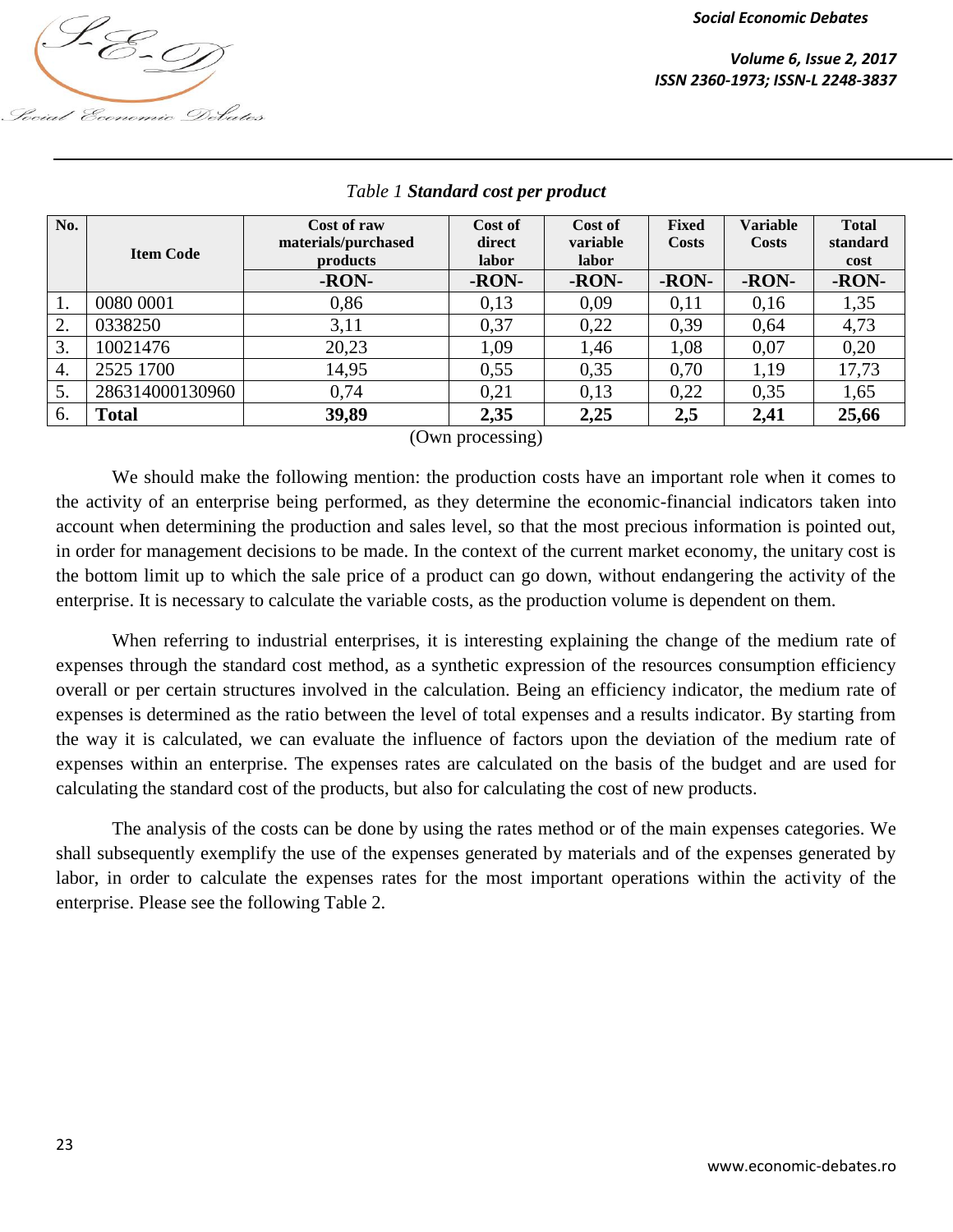

| Social Economic Debates |  |
|-------------------------|--|

| No.              | Workshop | <b>Operation</b><br><b>Name</b> | <b>Time</b> | <b>Direct</b><br>Labor                                                              | <b>Variable</b><br>Labor | <b>Variable</b> | <b>Fixed</b> | <b>Total</b> |
|------------------|----------|---------------------------------|-------------|-------------------------------------------------------------------------------------|--------------------------|-----------------|--------------|--------------|
|                  |          |                                 | (Hour)      | (RON)                                                                               | (RON)                    | (RON)           | (RON)        | (RON)        |
| $\mathbf{0}$     |          | $\overline{2}$                  | 3           | 4                                                                                   | 5                        | 6               |              | 8            |
| 1.               | 5028     | Gliding                         | 0,0330      | 0,01                                                                                | 0,01                     | 0,00            | 0,02         | 0,04         |
| 2.               | 5022     | Assembling                      | 2,1000      | 0,56                                                                                | 0,43                     | 0,21            | 1,12         | 2,32         |
| $\overline{3}$ . | 5028     | Polishing                       | 0,3500      | 0,09                                                                                | 0,07                     | 0,04            | 0,19         | 0.39         |
| $\overline{4}$ . | 5015     | <b>Stamping</b>                 | 0,0300      | 0,01                                                                                | 0,02                     | 0,09            | 0,07         | 0,19         |
| 5.               | 5022     | Assembling                      | 2,1000      | 0,56                                                                                | 0,43                     | 0,21            | 1,12         | 2,32         |
| 6.               | 5028     | Polishing                       | 0,3500      | 0,09                                                                                | 0,07                     | 0,04            | 0,19         | 0,39         |
| 7.               | 6004     | Laser<br>Cutting                | 0,1000      | 0,03                                                                                | 0,05                     | 0,15            | 0,07         | 0,29         |
| 8.               | 5022     | Packaging                       | 0,3000      | 0,08                                                                                | 0,06                     | 0,03            | 0,16         | 0,33         |
| 9.               | 5028     | Gliding                         | 0,0330      | 0,01                                                                                | 0,01                     | 0,00            | 0,02         | 0,04         |
| 10.              | 5028     | Polishing                       | 0,3500      | 0,09                                                                                | 0,07                     | 0,04            | 0,19         | 0,39         |
|                  |          |                                 |             | $(\bigcap_{x \in \mathbb{N}} \mathbb{R}^n \times \mathbb{R}^n \times \mathbb{R}^n)$ |                          |                 |              |              |

## *Table 2* **Fixed salary expenses and variable production ones**

(Own processing)

After filling in the forms related to the measurement of the working hours in the first trimester, it can be noticed that the standard time has been met per operations, an aspect which can be noticed in the 3<sup>rd</sup> column. This can contribute to an easier hourly calculation of salaries.

It can be noticed that the assembling operation registers bigger expenses in comparison with the other operations like stamping, pressing, zinc coating and so on. Another observation refers to the fact that the time allocated to labor is bigger or more or less equal in the various workshops, so that minor fluctuations of expenses are registered from one workshop to another.

|  |  | Table 3 Expenses with raw materials |  |
|--|--|-------------------------------------|--|
|  |  |                                     |  |

| No.            | Workshop | <b>Operation</b><br><b>Name</b> | <b>Consumption</b> | <b>Price</b><br><sub>of</sub><br>Raw<br><b>Materials</b> | <b>Standard</b><br>Cost<br>of<br>Raw | <b>Margin</b> | <b>Gross</b><br>margin<br><b>of</b><br>raw |  |
|----------------|----------|---------------------------------|--------------------|----------------------------------------------------------|--------------------------------------|---------------|--------------------------------------------|--|
|                |          |                                 |                    |                                                          | <b>Materials</b>                     |               | materials                                  |  |
|                |          |                                 | (piece)            | (RON)                                                    | (RON)                                | (RON)         | (RON)                                      |  |
| 1              | 5028     | Gliding                         | 1,0000             | 0,80                                                     | 0,80                                 | 25%           | 0,20                                       |  |
| 2              | 5022     | Assembling                      | 1,0000             | 18,10                                                    | 18,10                                | 25%           | 4,53                                       |  |
| 3              | 5028     | Polishing                       | 1,0000             | 0,10                                                     | 0,10                                 | 25%           | 0,03                                       |  |
| $\overline{4}$ | 5015     | <b>Stamping</b>                 | 1,0000             | 0,41                                                     | 0,41                                 | 25%           | 0,10                                       |  |
| 5              | 5022     | Assembling                      | 1,0000             | 0,22                                                     | 0,22                                 | 25%           | 0,06                                       |  |
| 6              | 5028     | Polishing                       | 0,2040             | 3,25                                                     | 0,66                                 | 25%           | 0.17                                       |  |
| 7              | 6004     | Laser cutting                   | 1,0000             | 253,84                                                   | 253,84                               | 10 %          | 25,38                                      |  |
| 8              | 5028     | Gliding                         | 2,0000             | 0,10                                                     | 0,19                                 | 25%           | 0,05                                       |  |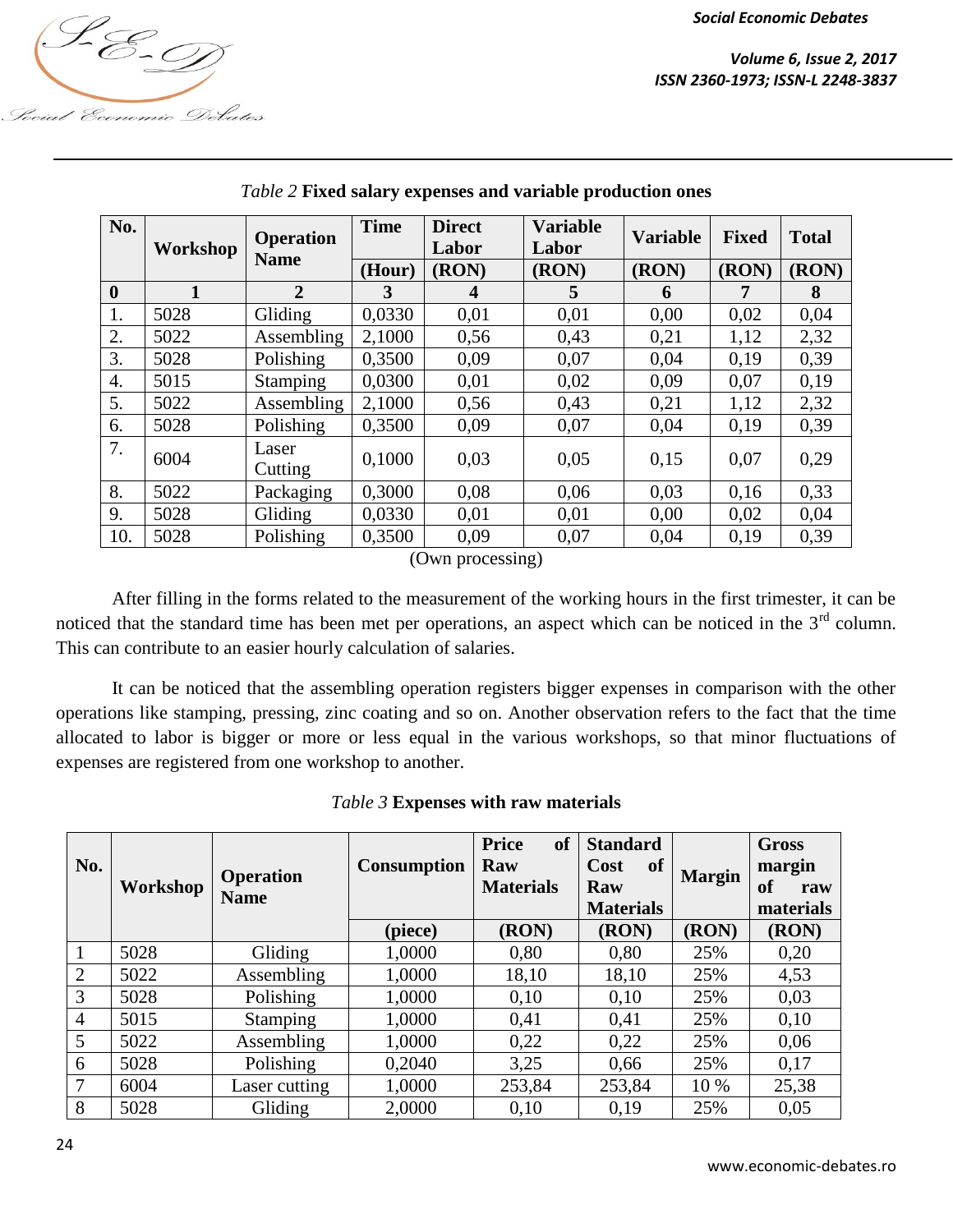

| No. | Workshop | <b>Operation</b><br><b>Name</b> | <b>Consumption</b> | of<br><b>Price</b><br>Raw<br><b>Materials</b> | <b>Standard</b><br><b>of</b><br>Cost<br><b>Margin</b><br>Raw<br><b>Materials</b> |       | <b>Gross</b><br>margin<br>of<br>raw<br>materials |  |
|-----|----------|---------------------------------|--------------------|-----------------------------------------------|----------------------------------------------------------------------------------|-------|--------------------------------------------------|--|
|     |          |                                 | (piece)            | (RON)                                         | (RON)                                                                            | (RON) | (RON)                                            |  |
| 9   | 5028     | Polishing                       | 3,0000             | 0,07                                          | 0,21                                                                             | 25%   | 0,05                                             |  |
| 10  | 5022     | Assembling                      | 1,0000             | 0.13                                          | 0,13                                                                             | 25%   | 0,03                                             |  |

(Own processing)

By using the term of gross margin, we consider necessary mentioning this: the gross margin represents the result of calculating columns 5 and 6, by multiplying the standard cost with the positive margin percentage, which was established in accordance with the purchasing price. It can also be noticed that, for the laser cutting operation, taking into account that the price of the raw material was high, the margin percentage was lower, more precisely 10%. It is at the same time obvious that, when it comes to the polishing operation, the standard cost has been modified by the price of the raw materials, meaning that when the standard cost is lower than the price of the raw material, the gross margin increases, while when the same standard cost is higher than the price of the raw materials, the gross margin decreases. For the rest of the operations, the standard cost has preserved the initial price of the raw materials. This means identifying the standard cost as to the effective one. By starting from a budget established for year Y, we shall calculate the rates for the raw materials, direct labor, variable labor, fixed and variable production costs, and we shall compare them with the rates from the previous year. Moreover, we shall identify the variations of all indicators for the two reference years, X and Y.

*Table 4* **Buget allocated for X and Y**

| Year |            |           |           | (Raw) Materials   Direct Labor   Variable Labor   Total Variable Costs   Total Fixed Costs |           |  |
|------|------------|-----------|-----------|--------------------------------------------------------------------------------------------|-----------|--|
|      | (RON)      | (RON)     | (RON)     | (RON)                                                                                      | (RON)     |  |
|      |            |           |           |                                                                                            |           |  |
|      | 31.721.980 | 3.681.948 | 2.710.348 | 4.151.603                                                                                  | 6.243.377 |  |
|      | 31.721.980 | 3.513.100 | 3.565.296 | 4.376.307                                                                                  | 6.972.601 |  |

(Own processing)

We can notice that the budget established for the two reference years has been the same for the raw materials. For the other indicators – more precisely fixed costs, variable cost and labor – insignificant variations have been registered, which means that the calculations which were made in advance are more or less similar to the effective ones. The following charts shall reflect the expenses rates grouped per items and the costs corresponding to the indicators for the 5 products, as it follows: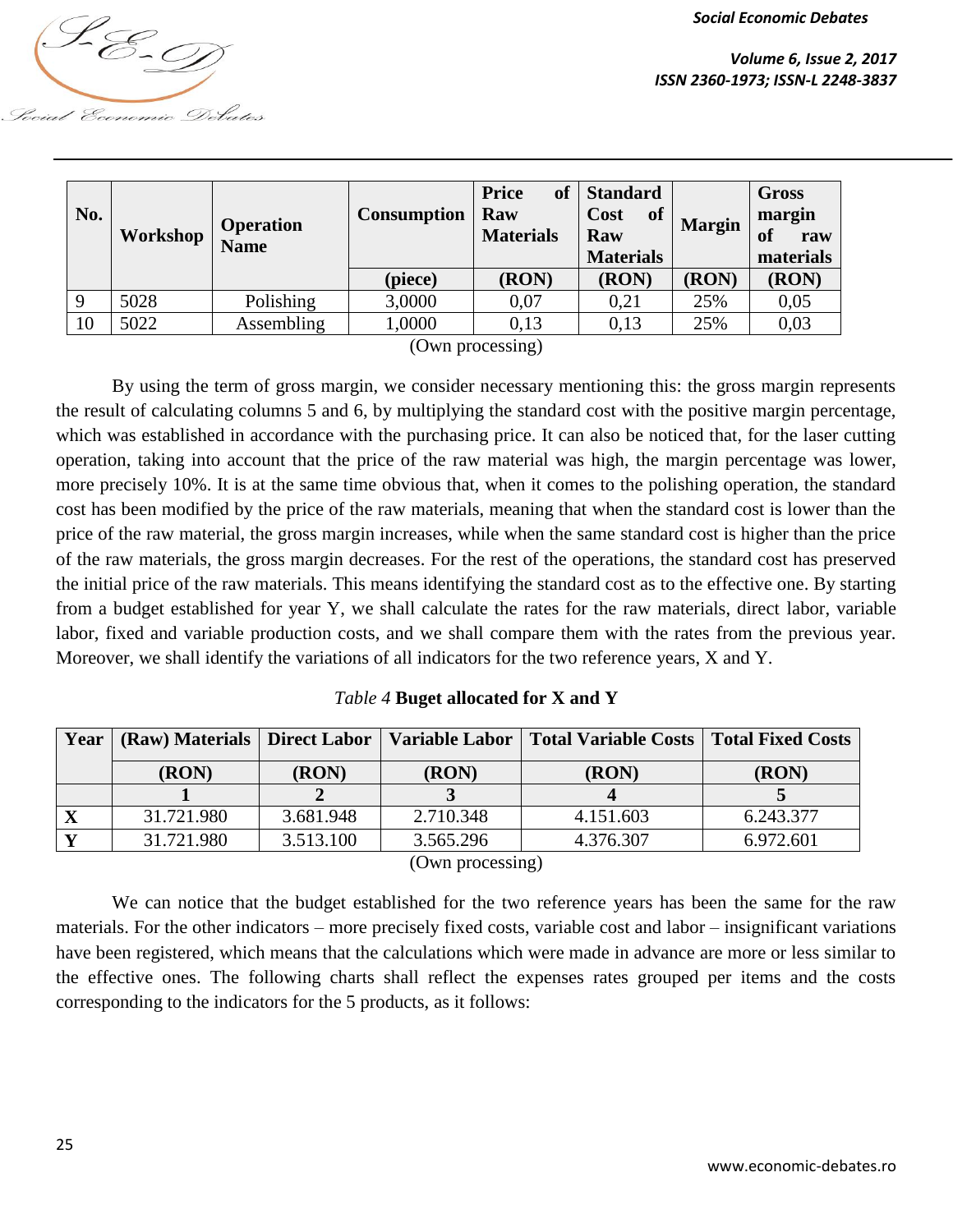

*Volume 6, Issue 2, 2017 ISSN 2360-1973; ISSN-L 2248-3837*

| Social Economic Debates |  |
|-------------------------|--|

| No.            | <b>Item</b>                                  | (Raw)<br><b>Materials</b> | <b>Direct</b><br>Labor | <b>Variable</b><br>Labor | Var.<br>Cost  | Fxd.<br>Cost  | <b>Total</b>   |
|----------------|----------------------------------------------|---------------------------|------------------------|--------------------------|---------------|---------------|----------------|
|                |                                              | $\frac{0}{0}$             | $\frac{0}{0}$          | $\frac{0}{0}$            | $\frac{0}{0}$ | $\frac{0}{0}$ | $\frac{0}{0}$  |
|                |                                              | $\overline{2}$            | 3                      | 4                        | 5             | 6             | $\overline{7}$ |
| $\mathbf{1}$   | 100<br><b>Blocking</b><br>bolt<br>pieces/box | 0,07                      | 0,11                   | 0,24                     | 1,42          | 0,07          | 0,11           |
| $\overline{2}$ | Chromate hook 338 d250                       | 0,18                      | 0,67                   | 0,80                     | 5.25          | 0,18          | 0,67           |
| 3              | Lock LI 242017u2080-1                        | 1,27                      | 0,67                   | 2,02                     | 25,37         | 1,27          | 0,67           |
| $\overline{4}$ | Chromate stop G2525 170<br>mm                | 0.21                      | 1,09                   | 0,96                     | 17,78         | 0,21          | 1,09           |
| 5 <sup>5</sup> | CS Stop plate with plastic<br>insertion      | 0,09                      | 0,30                   | 0,37                     | 1,71          | 0,09          | 0,30           |

### *Table 5* **Expenses Rates for X**

(Own processing)

## *Table 6* **Expenses Rates for Y**

| No. | <b>Item</b>                                       | (Raw)            | <b>Direct</b> | <b>Variable</b> | Var.   | <b>Fixed</b> | <b>Total</b> |
|-----|---------------------------------------------------|------------------|---------------|-----------------|--------|--------------|--------------|
|     |                                                   | <b>Materials</b> | Labor         | Labor           | Cost   | Cost         |              |
|     |                                                   | $(\%)$           | $(\%)$        | (%)             | $(\%)$ | (9/0)        | (%)          |
|     |                                                   |                  | 3             | $\overline{4}$  | 5      | 6            | 7            |
|     | Blocking bolt 100 pieces/box                      | 0,86             | 0,13          | 0,09            | 0.11   | 0,16         | 1,35         |
| 2   | Chromate hook 338 d250                            | 3,13             | 0,45          | 0,27            | 0.45   | 0,71         | 5,00         |
| 3   | Lock LI 242017u2080-1                             | 20,23            | 1,09          | 1,46            | 1,08   | 1,45         | 25,32        |
| 4   | Chromate window stop $g2525$                      | 14,95            | 0,55          | 0,35            | 0.70   | 1,19         | 17,73        |
|     | $170 \text{ mm}$                                  |                  |               |                 |        |              |              |
| 5   | Cs Stop plate with plastic<br>insertion, no brand | 0,74             | 0,21          | 0,13            | 0,22   | 0,35         | 1,65         |

(Own processing)

For any enterprise, this one included the expenses with the raw materials or with the materials have a significant weight in the total of the operational expenses, so that it is absolutely necessary to carefully analyze the weights of such expenses. As it can be noticed in this case too, the biggest weight when it comes to expenses is the one involving the expenses generated by raw materials.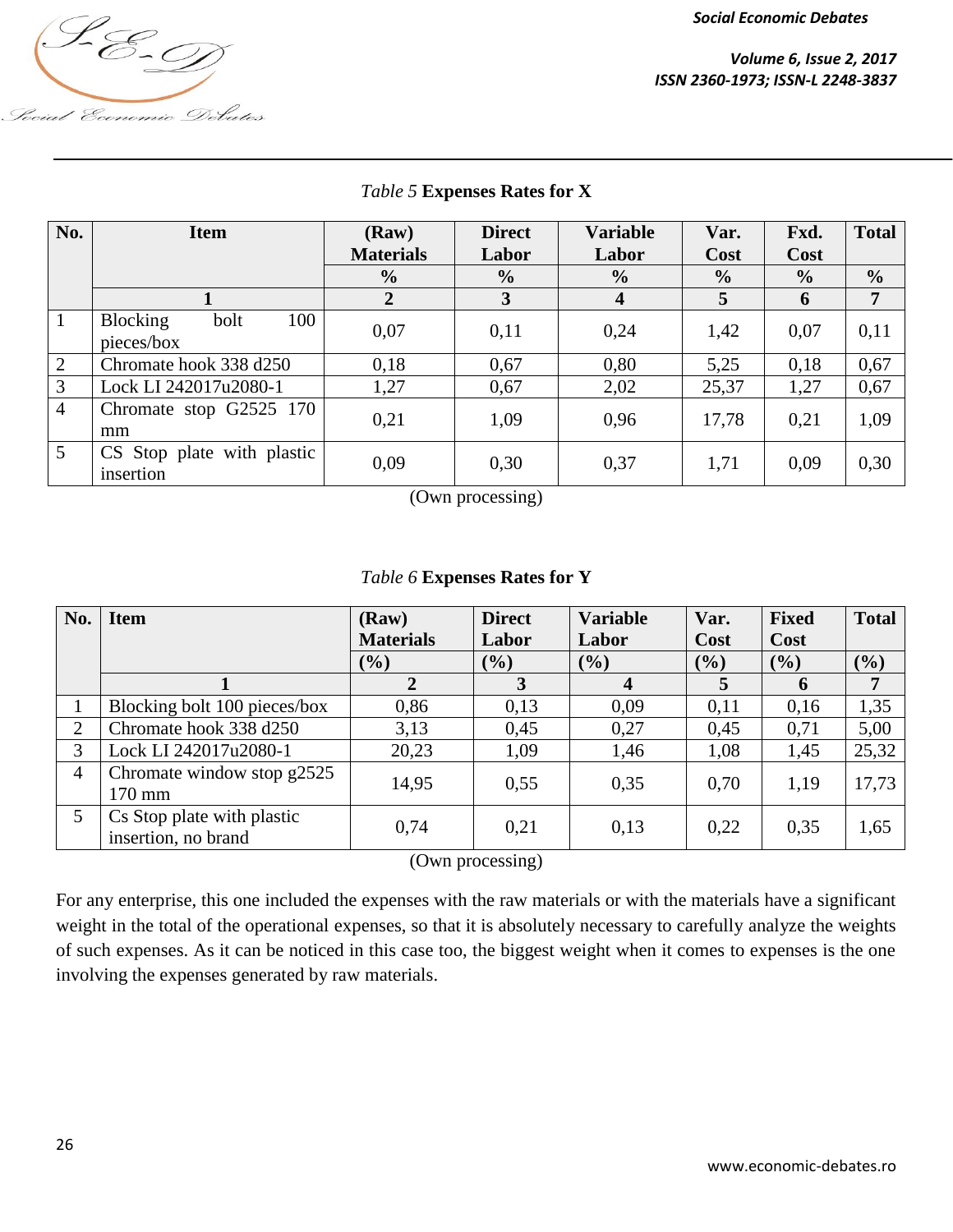

| No.            | <b>Item</b>                                   | Cost<br>rates Y | Cost<br>rates X | <b>Variation</b><br>Y/<br>X | <b>Sale</b><br>price Y<br>(rates | <b>Sale</b><br>price X<br>(rates) | <b>Variation</b><br>$\mathbf{Y}$ /<br>$\mathbf X$ | <b>Current</b><br>calculated<br>cost |
|----------------|-----------------------------------------------|-----------------|-----------------|-----------------------------|----------------------------------|-----------------------------------|---------------------------------------------------|--------------------------------------|
|                |                                               |                 |                 |                             | $\mathbf{Y}$                     | $\mathbf{X}$                      |                                                   |                                      |
|                |                                               | (RON)           | (RON)           | (%)                         | (RON)                            | (RON)                             | (%)                                               | (RON)                                |
|                |                                               | $\overline{2}$  | 3               | $\overline{\mathbf{4}}$     | 5                                | 6                                 | 7                                                 | 8                                    |
| $\mathbf{1}$   | Blocking bolt 100<br>pieces/box               | 1,35            | 1,42            | $-5\%$                      | 1,49                             | 1,48                              | 1%                                                | 1,22                                 |
| 2              | Chromate hook 338<br>d250                     | 5,00            | 5,25            | $-5\%$                      | 5,36                             | 5,57                              | $-4%$                                             | 5,25                                 |
| $\mathfrak{Z}$ | LI<br>Lock<br>242017u2080-1                   | 25,32           | 25,37           | 0%                          | 29,83                            | 29,18                             | 2%                                                | 23,76                                |
| $\overline{4}$ | Chromate window<br>170<br>g2525<br>stop<br>mm | 17,73           | 17,78           | 0%                          | 20,68                            | 21,02                             | $-2\%$                                            | 18,17                                |
| $\overline{5}$ | CS Stop plate with<br>plastic insertion       | 1,65            | 1,71            | $-3%$                       | 1,62                             | 1,68                              | $-3%$                                             | 1,72                                 |
|                |                                               |                 |                 | (Own processing)            |                                  |                                   |                                                   |                                      |

#### *Table 7* **Comparison of items**

By making the comparison that we have referred to before at chart 7, we can notice insignificant variations of the costs corresponding to year Y, compared with the previous year X. This thing leads to the idea that the prices related to the purchase of raw materials or salaries have not undergone changes.

By using the expenses rates, we will be able to therefore calculate the variation of labor and of variable and fixed costs for the two years taken into account, having the workshops as central cost.

| Table 8 The variation of costs of certain indicators typical to the Standard Cost method |  |  |  |  |
|------------------------------------------------------------------------------------------|--|--|--|--|
|                                                                                          |  |  |  |  |

| <b>Indicators</b>     | <b>Amount</b><br>-RON- | <b>Variation</b> |          |  |
|-----------------------|------------------------|------------------|----------|--|
| <b>Sales</b>          |                        |                  |          |  |
| <b>Exchange Rate</b>  |                        |                  |          |  |
| at the current price  | 5.172                  |                  |          |  |
| at the listed price   | 5.348                  |                  |          |  |
| impact                |                        | $-176$           | negative |  |
| <b>Transfer price</b> |                        |                  |          |  |
| at the current price  | 5.172                  |                  |          |  |
| IGT policy            | 5.300                  |                  |          |  |
| - impact              |                        | $-128$           | negative |  |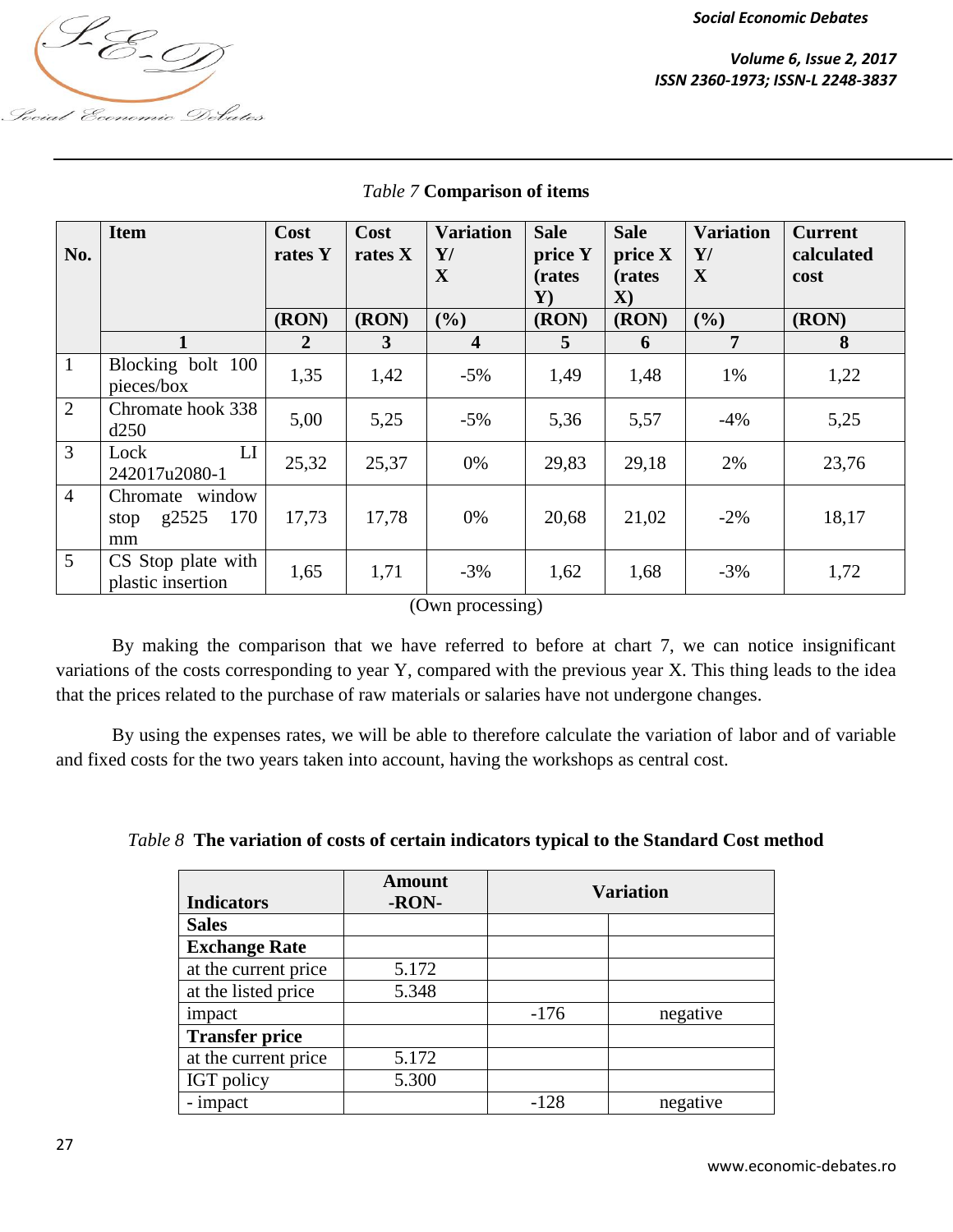*Volume 6, Issue 2, 2017 <u> <i>I*</u><br> *Volume 6, Issue 2, 2017*<br>ISSN 2360-1973; ISSN-L 2248-3837

|                         | <b>Amount</b> | <b>Variation</b> |          |
|-------------------------|---------------|------------------|----------|
| <b>Indicators</b>       | -RON-         |                  |          |
| <b>Production</b>       |               |                  |          |
| <b>Direct Materials</b> |               |                  |          |
| - current               | 2.931         |                  |          |
| - standard              | 3.033         |                  |          |
| - impact                |               | 102              | positive |
| Labor                   |               |                  |          |
| - current               | 728           |                  |          |
| - standard              | 787           |                  |          |
| - impact                |               | 59               | positive |
| <b>Variable Costs</b>   |               |                  |          |
| - current               | 588           |                  |          |
| - standard              | 611           |                  |          |
| - impact                |               | 23               | positive |
| <b>Fixed Costs</b>      |               |                  |          |
| - current               | 632           |                  |          |
| - standard              | 816           |                  |          |
| - impact                |               | 184              | positive |

(Own processing)

According to the chart above, we can notice on the one hand positive variations, while on the other negative ones, of the main production and sales activities. Here are the arguments of this conclusion: the fact that within the production activity variations are positive involves a gain, while on the other hand the impact of the transfer price and of the exchange rate involves losses due to the depreciation of currency or to the legislative provisions when it comes to the transactions made towards foreign partners.

In order to clear out what has been previously stated, we consider necessary mentioning that, in the circumstances of the current economy, where the price and fees changes are frequent, the value standards can no longer be stable in time, as a value and physical expression<sup>3</sup>; consequently, the standard purchase prices are calculated in accordance with the medium purchase prices for the previous period. At the same time, in accordance with the production volume and the period of time taken into account, production costs have a different behavior. It is precisely because of this that the evolution of costs is analyzed and monitored both on a short and long term; the marginal cost is an important indicator to be followed too when doing an economic analysis of the society.

It must be therefore underlined that the analysis of the product cost follows its deviation from a planned cost or from the previous year and must culminate with identifying the possibilities for constantly reducing costs,

 $\overline{\phantom{a}}$ 

Social Economic Debates

*<sup>3</sup>* Magazine *Gestiunea și contabilitatea firmei – Efectele variației cursurilor de schimb valutar,* Tribuna Economică Publ. House, March 2007, p. 20.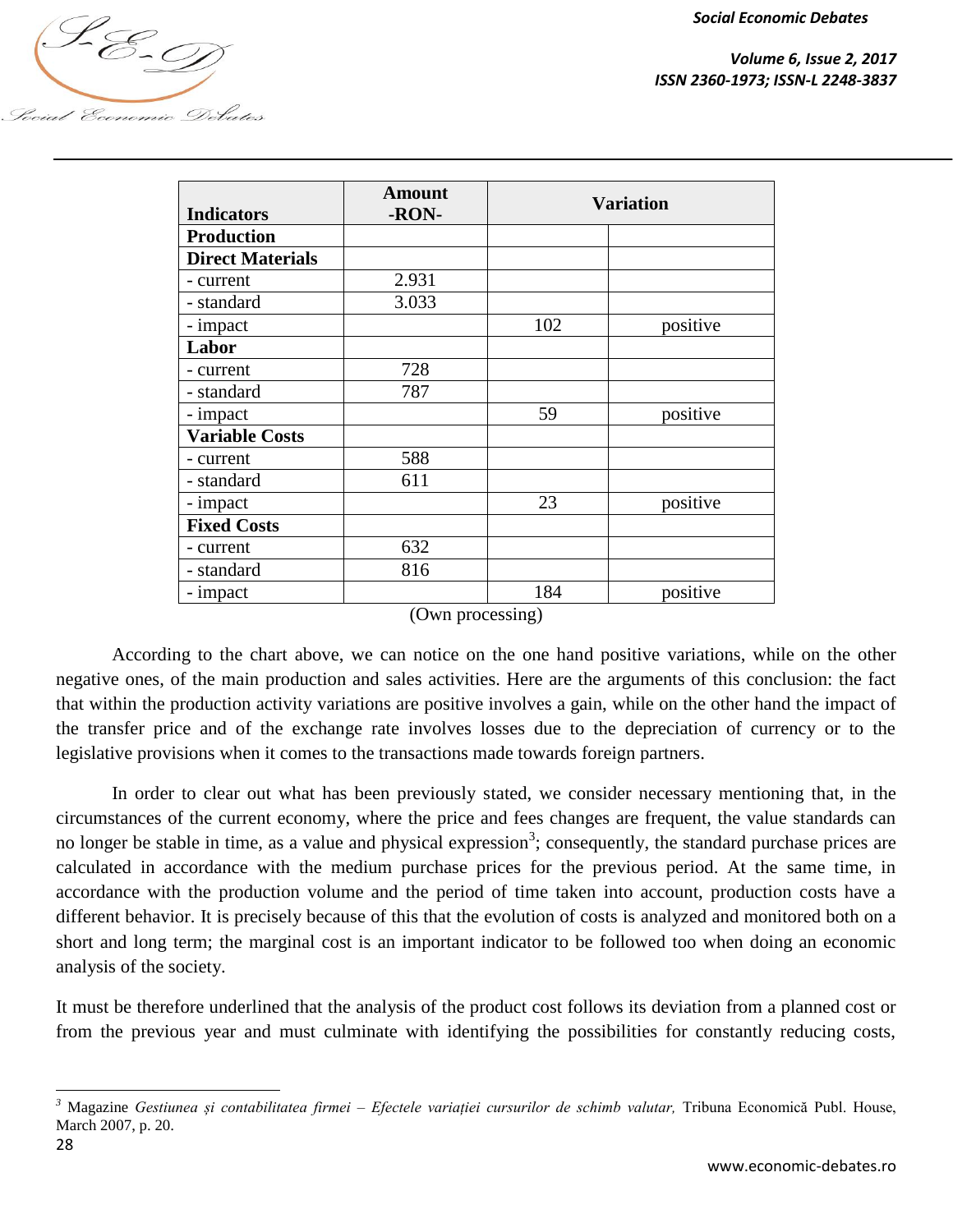

maintaining or even improving products quality<sup>4</sup>. As a result, the scientific determination of standard costs involves for them to be assessed as "normal"; for this reason, any deviation noticed during the production cycle shall be considered a deviation from normality and shall have a direct impact upon the financial results of an enterprise. Going back to the difference between the standard and the effective cost, this difference represents a "cost variation" or a "deviation". An unfavorable deviation exists when the effective cost overcomes the standard one, while the favorable one the other way round. Deviations from the standard costs are identified according to their causes and are registered as distinct accounts within accountancy, as it follows: deviations from materials, labor and overheads. Moreover, the standard cost – just like all the other historical costs – reflects a progressive accumulation of the costs generated by the resources used<sup>5</sup>. In other words, deviation must "tend towards zero" or we should have one rather unfavorable (meaning positive) than a considerable favorable one (meaning negative); the latter one means that an exaggerated budget has been allocated to a product, while the resources were unsuitably distributed.

| Reference year                         | <b>Direct</b><br><b>Materials</b> | Labor<br>direct<br>$\pm$ | <b>Variable</b><br>production costs | <b>Fixed production</b><br>costs | <b>Turnover</b> |
|----------------------------------------|-----------------------------------|--------------------------|-------------------------------------|----------------------------------|-----------------|
|                                        | (RON)                             | labor<br>(RON)           | (RON)                               | (RON)                            | (RON)           |
|                                        |                                   |                          |                                     | 4                                |                 |
| Y                                      | 31.721.980                        | 6.392                    | 4.376.307                           | 6.243.37                         | 53.970.855      |
| X                                      | 31.721.980                        | 7.078                    | 4.151.603                           | 6.972.60                         | 52.832.350      |
| <b>Calculated</b><br>cost<br>variation | 0%                                | 11%                      | 5%                                  | 12%                              | 2%              |

*Table 9* **Costs variations**

(Own processing)

The deviation was calculated according to the following model:

## *GD (global deviation) = Total production cost – Pre-established production cost*

It can be noticed a cost variation amounting to 0% for direct materials, meaning that the budget was correctly allocated and that the price of the materials was correctly calculated in advance. Yet, it must be mentioned that the standards regarding the costs for raw materials and direct materials constitute variable expenses. As for the labor, the variation percentage is a favorable one (negative), making so that it has a value of about 12% within the turnover. This can be generated by the weak performance of the employees, by their lack of qualification or by the improper distribution of labor hours. The persons responsible for this negative aspect will be both the personnel manager or the production manager, The variations of the fixed and variable

 $\overline{a}$ 

*<sup>4</sup>* C. Alazard, S. Sépari, *Contrôl de gestion, Cas pratiques,* Paris, 2001, p. 109.

*<sup>5</sup> M.Lebas, Comptabilité analytique de gestion,* Nathan Publ. House, 1986, p. 218*.*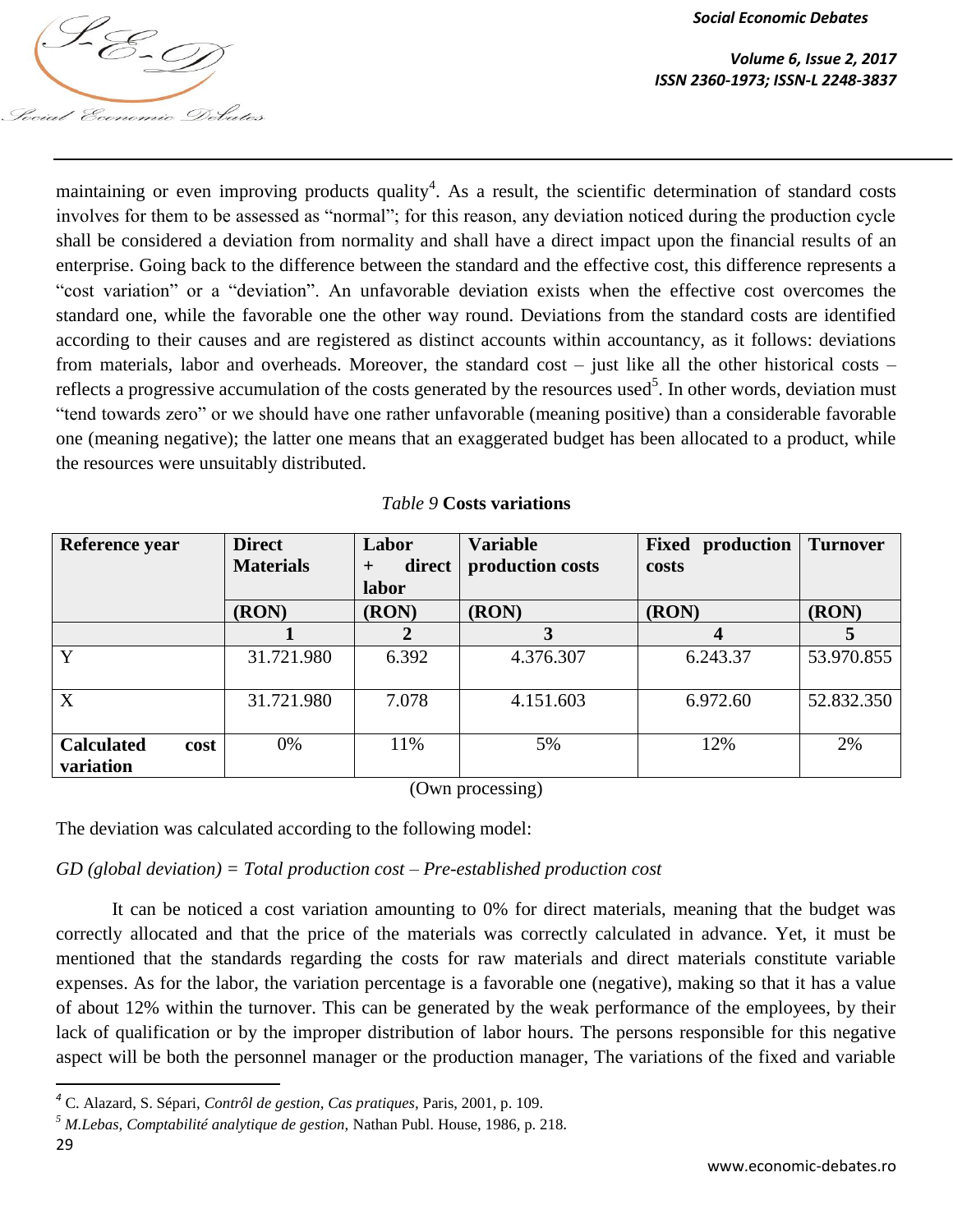

*Volume 6, Issue 2, 2017 ISSN 2360-1973; ISSN-L 2248-3837*

costs can allow in the same context the analysis of the costs in relation with the production volume, but also to establish some reference values to express as best as possible the normal activity conditions; as a percentage in the turnover, they register a percentage of 8%.

If we are to analyze the variation of the turnover, we can notice an insignificant percentage, meaning that the indicators analyzed determined neither an increase nor a diminishment of sales. Moreover, depending in this variation, we can determine or control whether the persons in charge with several activity sectors reached their objectives. When it comes to assessing an enterprise, the first thing to be taken into account is the sales of goods, works and services constituting its object of activity, that is the turnover. The analysis model of costs that we use is the comparison method that we have referred to during the present research. In order to make a correct assessment of the commercial performance in time of the enterprise analyzed, we should correct the turnover with the index of the prices within the activity field, in other words to evaluate it at comparable prices.

Depending of the result of the turnover expressed in comparable prices, we can have two conclusions: if the values of the turnover are bigger than the turnover in current prices, then the enterprise has registered this increase on the basis of the increase of the quantity sold, having positive effects upon the market share; by comparing the increase index of the turnover within the field analyzed with the index of the sales within the market of the sector of activity, we obtain a favorable/unfavorable difference of the sales of the enterprise, compared with the dynamics of the sector, a difference which shows the strengthening or the weakening of the position of the enterprise on the market. The calculation of the increase or decrease of the sales volume of the enterprise is done by comparing those sales with the total ones existing on the market. The undergoing production or the finished production, registered at a standard price, do not remove nonetheless the possibility to actually calculate the unitary costs per certain periods of time, by distributing deviations upon the finished production or the undergoing one. After the reinstatement of the budget and variations, the following phase involving the production launch can be started.

The main purpose of calculating costs through the standard cost method is, in conclusion, that of operatively providing information on the budget, evaluation, coordination and control of the activity, before launching a fabrication lot. To briefly recap the enforcement of the standard cost method, here are the main steps of it: making the standard calculations for the next production (Y in comparison to X), calculating, monitoring and controlling the deviations from the standard costs; monitoring costs according to one's own requirements, in order to justify the decisions made.

#### **Conclusions**

The main advantages of the standard cost method presented here can be synthesized in the following way: the effective results can be immediately compared with the standards calculated in advance, thus showing the favorable and unfavorable deviations; deviations can be analyzed in detail, in order to notify the managers about them, and to allow for the possibility to be investigated. Will therefore be discovered the flaws in the labor, use of the materials or machine handling; will be pointed out the gains and the losses due to the